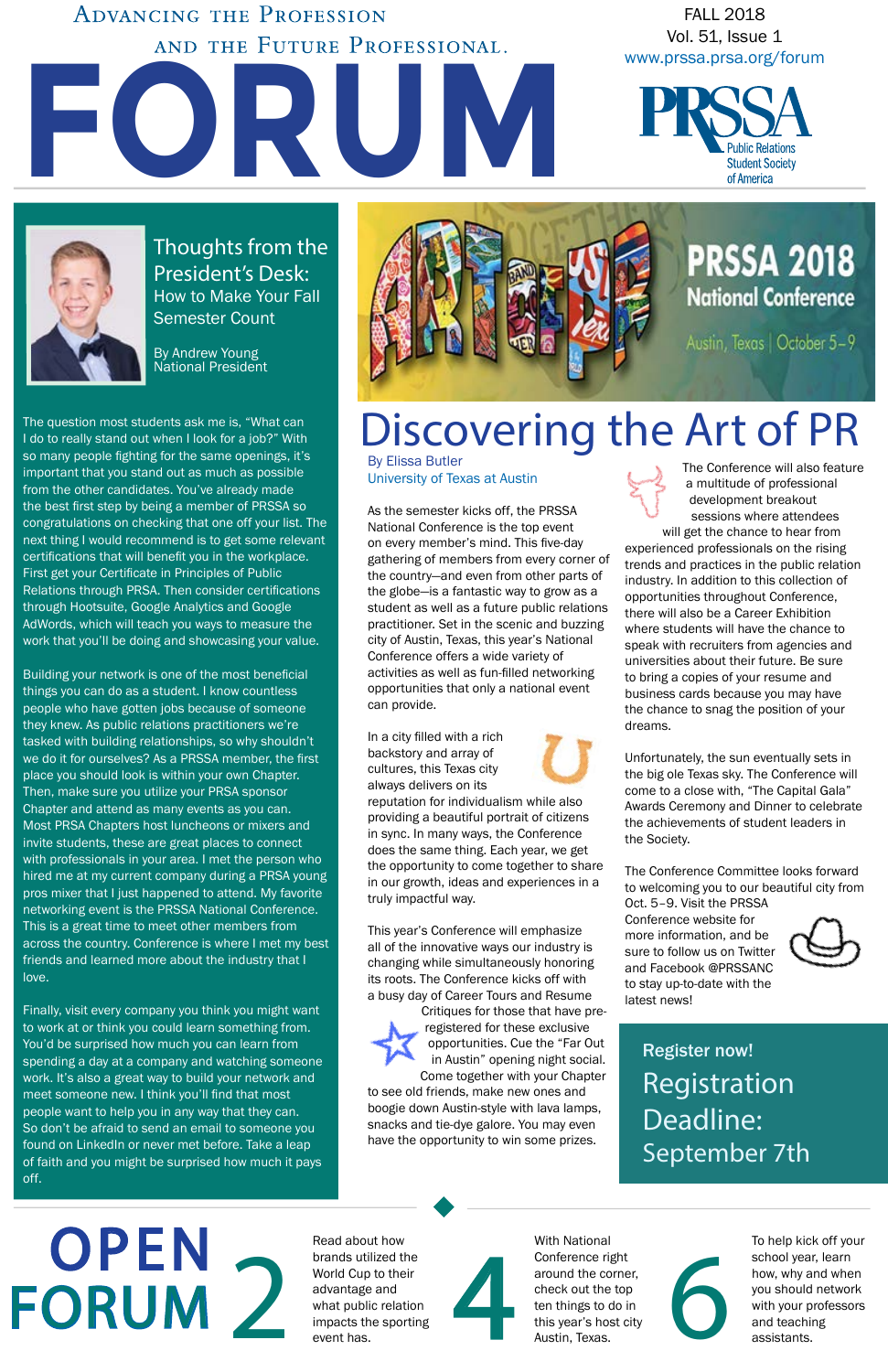Summer came and went, but where did the time go? It felt like it was only yesterday at Leadership Rally, when some of the nation's top Student-run Firms met to discuss this upcoming year and how to prepare. A point of conversation was National Affiliation and how it can benefit your firm.

Alex Downing, director of [Nationally Affiliated](https://www.linkedin.com/company/eagle-comm/)  [Student-run Firm Eagle Communications](https://www.linkedin.com/company/eagle-comm/), was present at this discussion at Leadership Rally. Downing later shared some insights and discussed what National Affiliation means for his firm and the future since achieving this designation in the spring.

By Ashleigh Kathryn Vice President of Professional Development an AU faculty member's small business. They provide both paid and pro-bono services, but are looking to expand their interests, especially in the political arena.

"Last year, it was the firm's eighth year, and we had been staying the same," Downing said. "Kind of going the same direction for that whole time. We weren't really growing or expanding and we were doing good work for clients and getting our name out there, but it felt like time to start expanding and growing a national

reach."

Eagle Communications has been in operation for almost a decade. They are a smaller firm at American University (AU) and work with a variety of clients. Currently, they are working with a community development non-profit in New York, a local agency in Washington D.C. and with

"...Being able to get that other angle of being in a community," Downing explained. "We're not just one firm; we're part of a network that will



"I think now getting the opportunity to connect with other firms around the nation through PRSSA and all the connections that come along with that are going to be very helpful," Downing said. "In terms of expanding, the firm can now branch out and look into different industries as well as be able to draw interest from potential members."

PRSSA's National Affiliation currently offers advantages such as the prestige of working for a firm that represents the best of the Society and future client visibility on the PRSSA website. Only firms that are Nationally Affiliated are listed on the website for such requests. This type of referral system provides more significant opportunities for service and meaningful work for students. Nationally Affiliated firms can also participate in CreateAthon. Lastly, only firms that have earned National Affiliation may apply for the Student-run Firm Awards.

These benefits, as well as the growing network of firms, will allow Eagle Communications to improve recruitment and retention strategies going into the fall.

draw people in with the national appeal of it all."

Downing plans on incorporating this into his personal goals to push the firm to grow. As a firm director, he understands that he needs to challenge the status quo while also building sustainability, which is why he helped urge the firm to apply. He is now using the designation as a pitching point and PRSSA will be excited to see how Eagle Communications thrives this year.

Interested in applying? More information on the National Affiliation process can be found at [http://prssa.prsa.org/national-affiliation/.](http://prssa.prsa.org/national-affiliation/) PRSSA will no longer be accepting applications on a rolling basis. The deadline to apply will be Nov. 15, 2018 and March 15, 2019. Please email Vice President of Professional Development Ashleigh Kathryn for any questions.

Courtesy of Eagle Communications

By Jenna Scull James Madison University

Summer 2018 was saturated with soccer. Whether you consider yourself a soccer fan or not, it was nearly impossible to escape the FIFA World Cup this past June and July. Your favorite brands, no matter the industry, aligned themselves with all the action. Your Twitter newsfeed was abuzz with constant commentary, clearly letting you know that a match was in play. Your co-worker utilized the double screen at their desk: spreadsheet on one side, live stream on the other. While heading home on public transportation the person next to you watched game highlights on individually curated Snapchat stories. All eyes were on the World Cup.

> Pro tip: Make sure that your Chapter's current contact information has been submitted to PRSSA National to make this process go as smoothly as possible.

# World Cup 2018: Merging Soccer and Technology Firm of the Issue: Eagle Communications

Sporting events, like the 2018 World Cup, are becoming more and more of a spectacle with the rise of social media and streaming services. As the World Cup is held every four years, the technology landscape will continue to change and progress drastically by the next time the event is held. The possibilities for the 2022 World Cup in Qatar are endless. With this in mind, it is vital for public relation practitioners and students to stay up to date on these technology shifts so they can help their clients score viewership, interactions and increases in revenue.

> **Editorial Assistant** Celeste Broy

After the first two weeks of the 2018 World Cup, Telemundo shared that over half of their viewers streamed the tournament on their smartphones. This came with little to no surprise as viewing habits are currently shifting away from traditional television and shifting toward accommodating those who like to view on the go. World Cup television ratings were also down this summer due to the influx of people

abandoning their pricey cable box for a cheaper digital offering, like Youtube TV or Sling. So what does this mean for public relation practitioners looking to tap into the billions of people watching this global soccer extravaganza? They need to aim advertising and public relation efforts to the super small screen and cater to the younger audiences that have hopped on the streaming train. They must adapt to current technology trends and continue to stay informed as to what the next big format or platform will be.

Brands can also align themselves with specific sporting events through thoughtful and creative social media campaigns. National Geographic, for example, got involved with the 2018 World Cup action by focusing on the country where all the games were hosted—Russia. National Geographic produced 100 features and videos that highlighted aspects of Russian culture and history. This was a smart move for the travel company. They did not stray away from their brand but successfully integrated the hype that surrounds this global tournament by catering to their combined 150 million social media followers.

The FIFA World Cup is a massive opportunity for brands to grab the attention of billions of people from every corner of the earth. Despite constant shifts in technology trends, it is crucial for public relation practitioners to tell good stories regardless of the format. Whether the tactics are applied through curated Snapchat stories, interactive Twitter polls, shareable Facebook posts, advertisements on television or smartphone streaming services, the story or campaign must resonate with the target audiences.



THE PUBLIC RELATION IMPACTS OF THE 2018 WORLD CUP



#### So what is next?

Based on public relation trends, and the history of France, we predict winning the world cup will have these effects.

- · Higher tourism rate.
- · Higher birth rate.
- Higher GDP and higher economic stability. • Advertisers and brands will increase
- investment in France due to their new international title

By Nicole Graney University of Florida

From PRSSA recruitment, to attending the National Conference, to a schedule packed with peer-mentorship coffee dates, it's no secret that fall semester is a hectic time for PRSSA Chapter leaders.

PRSSA prepares leaders to handle everything the year throws at them but sometimes it is necessary to call in reinforcements. Lucky for you, the National Committee has handpicked a soon-to-be best friend for your Chapter. That friend is called your Regional Ambassador.

#### Who We Are

Regional Ambassadors are members of a committee under Vice President of Chapter Development Nick Goebel. We are students who are passionate about supporting the Society by drawing upon our PRSSA leadership experience to mentor Chapters in our region. Each Regional Ambassador is assigned a select number of Chapters that they are responsible for assisting throughout the year.

When I was a Chapter president, a Regional Ambassador changed my life. Suddenly, I had a peer who was invested in my Chapter.

I had a peer adviser, a confidante and a friend to counsel me when the going got rough.

Now, as a Regional Ambassador, I want to help you learn all the ways your Chapter can grow this semester.

At the beginning of the semester, Chapter presidents should expect an email from their Regional Ambassador asking to set up a time to chat within the first few weeks of classes.

Once you're on the phone with your Regional Ambassador, they'll ask you a list of questions to check on your Chapter's progress so far this year. Then your Regional Ambassador will ask how they can help you. Use this check-in call to begin building a relationship with your Regional Ambassador.

My fellow Regional Ambassador, Morgan McCoy from Point Park PRSSA, phrased it best when she told me her reason for taking on the role.

> "PRSSA as a whole gives a great opportunity for all schools to put in hard work and be able to participate and be recognized for that work. It has been such an uplifting part of my school experience and I'm so looking forward to being able to take all of the inherent value of PRSSA an extra step as a Regional Ambassador," she said. "I want to make sure the abundance of opportunities available to schools are within their reach and they have the support they need to make things happen."

To put it simply, a Regional Ambassador is a walking, talking regional help desk for all of your PRSSA needs. We are here to mentor your Chapter and help cultivate your local relationships.

Continue on page 6

#### FORUM Staff 2018–2019

**Publications Editor in Chief**  Emma Ingram

> **Managing Editor** Elizabeth Frenaye

**Graphic/Design Coordinator** Harrison Allen

**Advertising Manager**  Sydney Wishnow

FORUM is published three times per year for PRSSA members.

The options expressed are not necessarily those of the Society or the staff. The editor in chief reserves the right to refuse all copy.

Article submissions, comments and suggestions may be made via email to the editor in chief at publicationseic@prsa.org.



*Courtesy of the 2017–2018 Regional Ambassadors*

#### By Elizabeth Frenaye American University

National Conference season is among us! For veterans and first-time Conference goers alike, the [PRSSA 2018](http://apps-prssa.prsa.org/events/Conference/)  [National Conference](http://apps-prssa.prsa.org/events/Conference/) will be a learning experience for us all. From new friends and mentors to new food, Austin will be a Conference location to remember. By the end of the week, your network and passion for public relations will be invigorated and expanded. We spoke with two PRSSA members, a veteran and a first-timer about their Conference thoughts and experiences.

Monica Salmeri, former president of the University of Wisconsin Oshkosh PRSSA, is a true veteran when it comes to PRSSA events. Salmeri attended the PRSSA 2015, 2016, and 2017 National Conferences, PRSSA 2017 National Assembly, PRSSA 2017 Leadership Rally, and two PRSSA Regional Conferences.

"At Conference, there were so many members with such a passion for public relations all in one place," said Salmeri, "I loved being able to network with peers as well as with the great speakers."

While PRSSA has a vast amount of members, it is a small, tight-knit community with everyone ready to help. Salmeri ended her interview by offering some advice to first-time Conference attendees: "Simply: GO. You won't regret it."

Due to her activism in PRSSA, Salmeri was able to reach out to her Professional Adviser for a recommendation for her post-grad internship. This recommendation was the main reason Salmeri

received the competitive position at Hiebing, an agency in Madison, Wis. Her coworkers encourage her PRSA participation, and she hopes to join her local Chapter's board as a PRSSA liaison. Since Salmeri recently graduated, she is unable to attend Conference this year.

Russia Boles, public relations coordinator of the State University of New York Plattsburgh (SUNY Plattsburgh) PRSSA, attended the PRSSA 2018 Leadership Rally in Scottsdale, Arizona—her first PRSSA national event. Boles attended Rally in place of her Chapter's president. Since this was her first conference, Boles wanted to learn and understand PRSSA on a national scale.

Rally is always a learning experience, and Boles learned this. She left Rally with a "google doc full of notes." We asked Boles what the most important takeaway was and she said, "One thing that really spoke to me and can really contribute to every part of my life is that [being] average is dead! You need to be an above average person to get what you want in life. Settling for the bare minimum isn't going to get you anywhere."

Boles left Arizona with a brain full of knowledge on how she can help improve her Chapter as well as her personal brand. As we know, networking is a key component to public relations, and Boles made connections with inspiring and hardworking individuals across the country that she will continue speaking with. Boles is taking her knowledge gained, and excitement over Rally to the next level by hoping to make it to Conference.

## Regional Ambassadors: Who We Are and How We Can Help

# Why YOU Should Attend Conference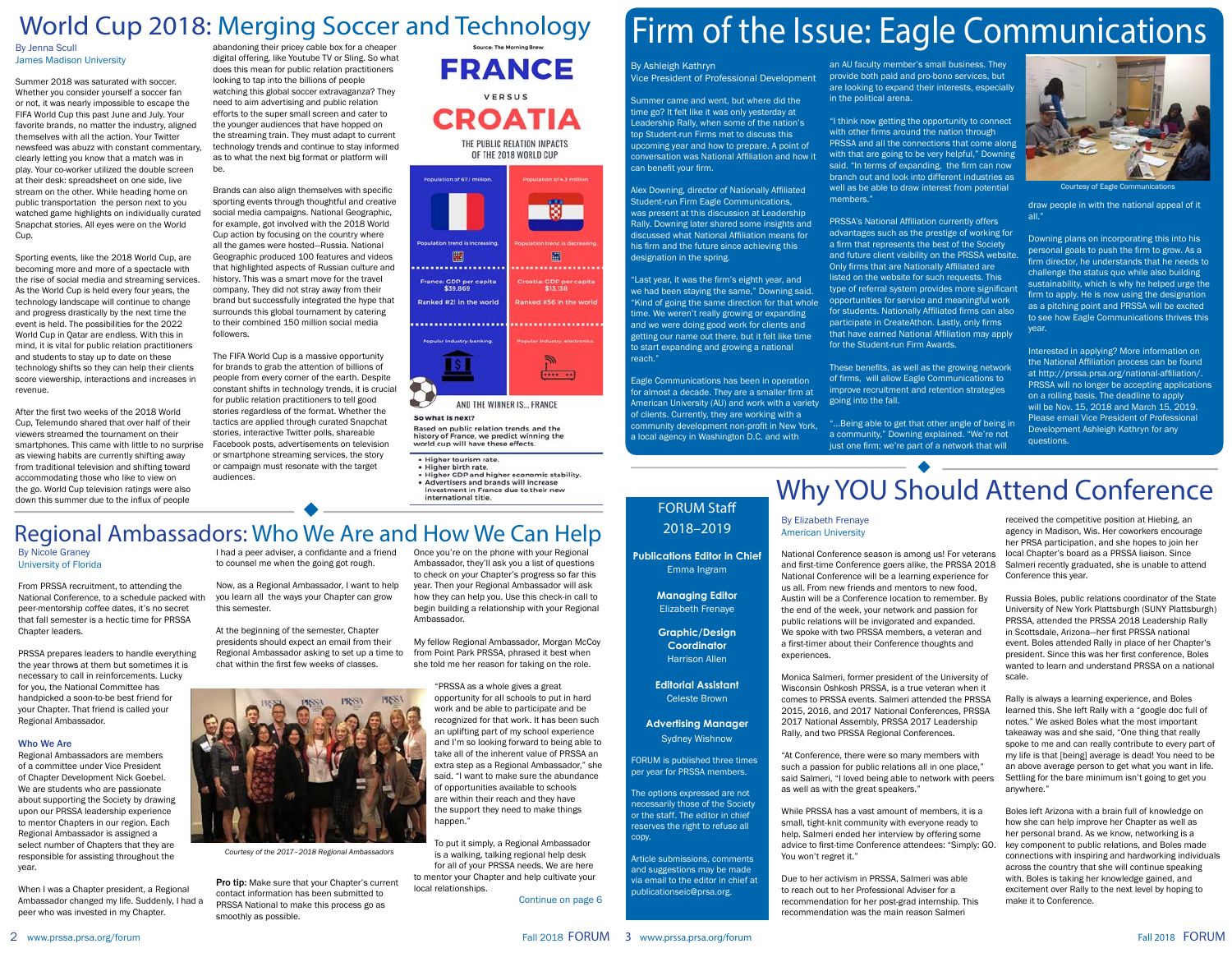#### Any state that has had six flags flown over it is going to have a pretty unique history. You can learn about it at the Bullock Texas State History Museum, or you can tour the Texas State Capitol Building for free.

# $10$  Things You Can't  $\sum_{\text{Meadup the}}$

Greetings From

Everyone knows the phrase: "Keep Austin Weird." While you are in Austin, find out why that phrase exists. Mingle with locals or explore the unique shops and boutiques throughout the city. You can even go to The Museum of the Weird.



remember to pack a swimsuit.

If If you're going to come to Texas, you should eat like a Texan. We're very proud of barbecue, and you can find some of the best barbecue Texas has to offer in Austin. You should also find some authentic Tex-Mex, which will be an easy task to do.

You can easily spend all day shopping on South Congress Avenue. With a unique assortment of boutiques, there is something for everyone. You can find some local dancing shoes or the perfect Halloween costume. There are also tons of food trucks in this area that you should definitely give a try.



Head up the road just a bit to the South Congress bridge. At sunset, you can usually see hundreds of bats fly out into the night. You can view them from the bridge, from a viewing area on the side, or you can even get tickets to view them from a boat.



There's a reason the theme of the Conference is "Art of PR". You can find art pretty much anywhere in Austin. Elaborate murals can be found throughout downtown. There are also plenty of art museums for you to check out, like the Mexic-Arte Museum or The Contemporary Austin.



There's a reason the theme of Considered the Live Music Capital of the World, Austin has dozens of music venues scattered throughout the city. With Austin City Limits happening the same weekend as Conference, you won't have to look very far. Who knows, you might just<br>find the next music superstar..

Austin has miles of beautiful hiking and biking trails for you to explore. You can find bikes for rent all throughout the city. We recommend you try out the Ann and Roy Butler Hike and Bike Trail, or any of the dozens of parks that can be found throughout Austin.

n

When we say go dancing in Texas, we don't mean club dancing. We're talking about two-steppin'! Even if you're not much of a dancer, country dancing isn't hard to catch on to. The White Horse Dancehall and Broken Spoke are two great places to get the twosteppin' experience!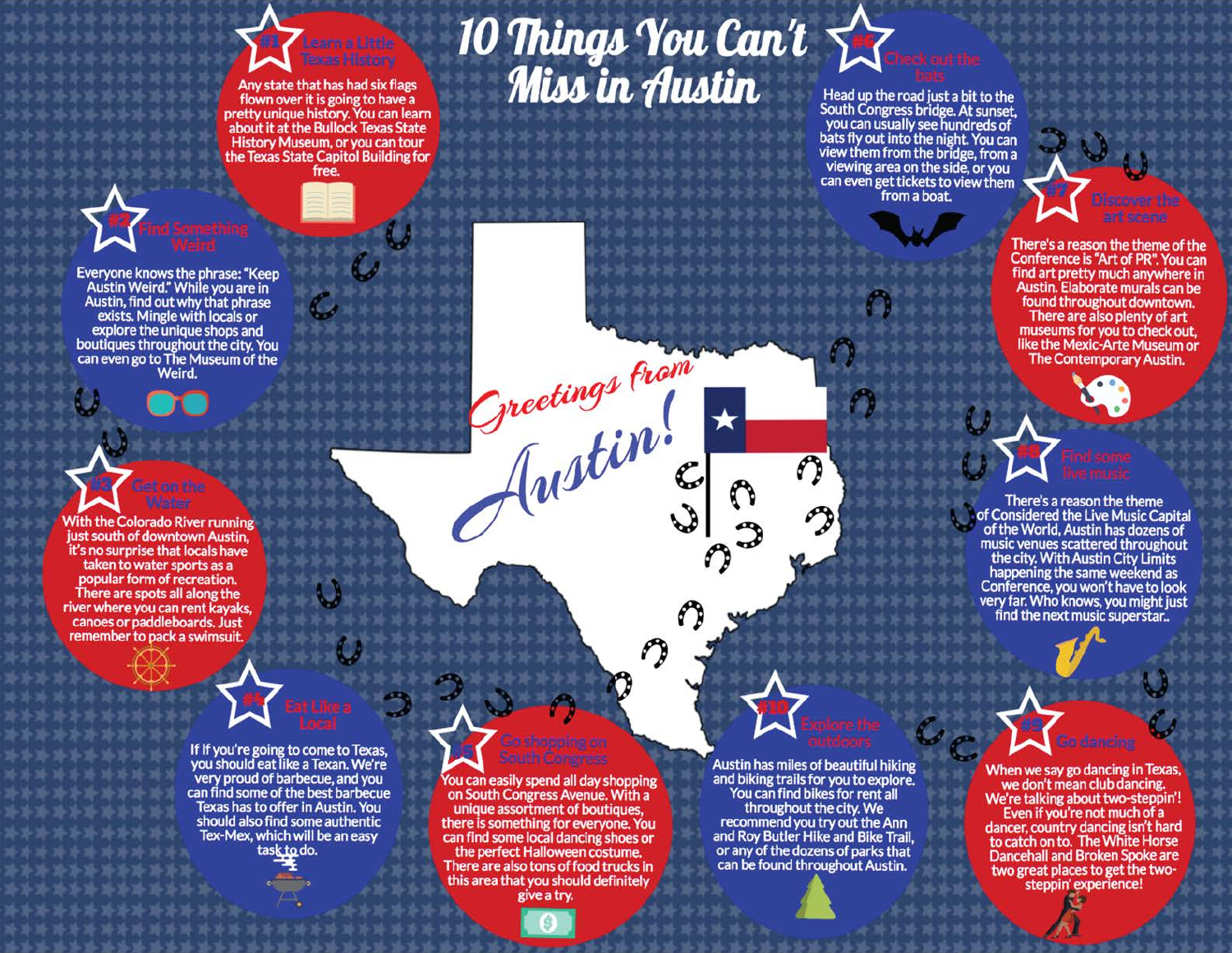Regional Ambassadors

Continued from page 2

#### How We Can Help

Your Regional Ambassador can directly help your Chapter by:

- Connecting you to PRSSA National resources
- Answering questions
- Finding solutions to problems
- Creating a game plan to get your school represented at PRSSA events (speaking of… have you registered for National Conference in Austin yet?)
- Facilitating networking opportunities between Chapters in your area

If you have a problem that an individual Regional Ambassador hasn't encountered, they will be able to connect you with someone who has, whether it is another Regional Ambassador or a member of National Committee.

Last year, one Regional Ambassador realized that a Chapter on her list was struggling and about to dissolve. She quickly took action. This Regional Ambassador set up a call between the National President, the vice president of Chapter development and the Chapter's Professional Adviser, and they created an action plan as a team. After that, she regularly checked in on the Chapter and helped them meet their goals. Now, they are thriving.

Another Regional Ambassador hosted the first Leadership Summit within his region. He brought the Chapter leadership of three schools together in Florida for a day of networking and leadership training. The leaders left with a regional action plan for continuing to invest in the new relationships. Now, the Leadership Summit model he built will be replicated at Leadership Summits nationwide, and your Regional Ambassador can help you plan one for your region.

Regional Ambassadors can help your Chapter in so many ways. Through collaboration and a little bit of creativity, you will do great things to advance the profession and the future professional. Just remember: If you're not sure what to do, you can always phone your Regional Ambassador.

By Nick Goebel Vice President of Chapter Development

In 2017, the Dr. F. H. Teahan Chapter Award for Chapter Development was presented to the Ohio Northern University PRSSA (ONU PRSSA) Chapter. This award recognizes a PRSSA Chapter that has fewer than 20 members or has had a PRSSA charter for no more than three years. Shannon Jack is a senior at Ohio Northern University and was serving as the ONU PRSSA president when the Chapter won the award. She will be graduating this fall and is sad to be leaving the community she loves. However, she has faith that with the support of their Faculty Adviser, Dr. Alisa Agozzino, APR, the students will continue to succeed.

Jack said the Chapter is relatively small with about 20 members, which allows for a close-knit, family environment. ONU PRSSA is able to maintain a 'quality over quantity' mindset thanks to each of its extremely active and hardworking members.

One of the areas ONU PRSSA has excelled is by building their relationship with their alumni. Every year, they host a mentorship program with Chapter alumni. Each student is paired with alumni working in a field of his or her interest. Students are not only given the opportunity to build relationships with successful professionals, but the Chapter is

also able to maintain a consistent relationship with its alumni community. Mentors help guide students in their college and career choices, provide insight on industry trends and bond with students about life as an ONU polar bear.

"I recommend this type of mentorship program to all students and Chapters," said Jack, "I believe it's one of the best benefits ONU PRSSA offers and each member who participates is thankful they did."

To learn more about the Dr. F.H. Teahan Chapter Awards as well as how your Chapter can apply, check out the [PRSSA national website.](http://prssa.prsa.org/scholarships-and-awards/chapter-awards/)



*Courtesy of Ohio Northern PRSSA*

By Emily Zekonis West Virginia University

Networking is one of the most crucial parts of breaking into the public relation industry. Connecting with other students and professionals gives you an inside look at the industry, introduces you to new passions and can open doors to countless opportunities.

While conferences and mixers can introduce you to professionals from all over the country, the person you need to connect with to help break into your dream career may be the one grading your next paper. In lecture halls of hundreds of students, how do you make that connection with your teaching assistant or professor?

#### Be More Than a Name on the Attendance List

Again, lecture halls can hold hundreds of future public relation professionals and it's important to make your name heard more than just during roll call. Set yourself apart from others by participating. Be the student to raise your hand often, ask questions and contribute to group discussions. The more often a professor calls your name, the more likely they are to remember you when a new opportunity comes their way.

Practice Professionalism You're not expected to dress business professional every day to class, but be professional. Show up to class, be on time and do your best work. Professors often are the first to hear about internship and job opportunities from recruiters and industry friends; they want to recommend students they know will not damage their reputation.

Apply Your Knowledge Did you see a cool public relations article that relates to one of your classes? Found a tweet that refers to today's lecture? Send it to your professor. Show that you are actively engaging with the content they are teaching. Not only will this help

you retain course content, but it also shows professors you are making an effort and will help you develop a relationship outside of the classroom.



#### Office Hours are for More Than Grades

Office hours are time set aside by your professor just for you. Before you go in to beg for a grade during finals week, consider what else this time could be used for. Asking your professor about their career is a great way to open doors and get advice. Office hours can be a time for you to express your interests to your professor. If your professor knows what your goals are they can help relate course content to your future and flag opportunities to help you gain the experience you need.



#### "It was abrupt," said Will, "…it was smart in the regard that it gained attention.

Don't Forget the Teaching Assistant Teaching assistants are usually the

top of the class, the students who put themselves out there and excel in public relation activities inside and out of class. These student leaders can give you peer-topeer advice about how to succeed on your campus. Teaching assistants are usually upperclassmen and can provide insight to what you should be doing to better prepare yourself for the later years of your degree. Ask them about what classes you should be taking next, see who they think the best professors are and let them help you with what they have learned from being in your place. These students can also be your point of connection to your professor.

#### Make the Connection Last

The semester may come to an end, but that doesn't mean your new professional relationship has to. Professors never stop receiving opportunities to showcase their students. Checking in with professors after a course ends can ensure you are always in their mind if an opportunity that aligns with your interests comes their way. Keep the lines of communication open and never be afraid to drop by to say hello!

#### By Emma Ingram Publications Editor in Chief

If you told me when I joined my university's PRSSA Chapter that one day I would become the PRSSA National Publications Editor in Chief, I would've not believed you. Yet, here I am. But how did I get here and more importantly how did I develop my love for writing and the national publications? Continue reading to find out and perhaps achieve similar success.

Last year, I had the opportunity to work under my predecessor, Natalie Gloady, on her Industry News and Current Events Subcommittee. This role proved to be exactly what I needed to take my passion for writing to the next level. I was able to write numerous articles in different topics for the national blog, Progressions, as well as the newspaper, FORUM. The confidence I had in my writing grew tremendously and I couldn't be happier about it.

Now, I have the opportunity to oversee the national publications and instill the passion of writing into as many PRSSA members as possible. I want students to understand the importance of this valuable skill and view it not as a burdensome activity but rather as an opportunity to craft something unique and thought-provoking. The task of writing is invigorating, whether you are arguing something or bringing light to an unseen issue. The ability to share your thoughts and leverage new insights is powerful in today's world.



As soon as I joined PRSSA, I became involved. I attended nearly every meeting, event and workshop hosted by my Chapter. I took advantage of the opportunities my Chapter offered, such as writing for our blog. In the past I did not put much thought into my writing; I merely wrote whatever assignments I needed to and moved on. However, I soon learned of the importance of writing in public relations. Whether you're writing a pitch to a reporter or drafting a press release, the technical and creative aspects of writing are crucial. Since I never considered my writing to be above average, I decided to begin writing about different topics more often. Not only did I became a frequent author on my Chapter's blog but I also started writing about news and events that took place in the field. While I never published these pieces, they allowed me to experiment with different elements of writing and helped shape the type of writer I am today. So my advice to PRSSA members is to write. It doesn't matter what you write about but do so in a meaningful way that will help you develop your writing skills. Challenge yourself to incorporate different techniques or elements into your writing. Pitch a story to your Chapter's blog. Or better yet, if your Chapter doesn't have a blog, take the lead and start one! Reach out to me to write an article for Progressions. I'm willing to work with all PRSSA members to construct pieces of work they can be proud of. Remember that becoming a good writer takes practice but becoming an excellent writer takes experience. Interested in writing for the PRSSA

#### By Amanda Troncone Waynesburg University

The restaurant well-known for its pancakes surprised the public with an unusual menu shift to burgers. The International House of Pancakes, or more familiarly known as IHOP, changed its name to The International House of

Burgers, now known as IHOb.

On June 5, IHOP, or rather IHob, tweeted that they were temporarily rebranding the company to IHOb on June 11. It is safe to say that hardly anyone expected the company to switch to "burgers."

"Initially, when I first heard about it, I thought it was a joke," said Briana Spears, the PRSSA National vice president

of digital communications, "They are trying to expand past what people know them for, but changing the name was a little dramatic for me." Continue on page 7



*Courtesy of Ohio Northen PRSSA*

Spears was surprised by the strategy the company undertook, but Ryan Will, the PRSSA National vice president of events and fundraising, applauds the company.

The change was in fact dramatic in order to gain the attention of the public. Will admits that he never even gave IHOP any thought prior to this tactic, but now IHOb is notable in his mind.

### Continued from page 6 IHop to IHob

Moving forward Will hopes the company will use the leverage it created to continue to refresh its brand.

"With what IHOP is doing and what other companies are doing to shake up the market," said Will, "I think there is going to be more of that."

Will additionally predicts that more companies will continue to try to attract the public's attention more aggressively.





# **IHop to IHob** Networking in the Lecture Hall  $\mathbb{Q}$   $\circledR$  Editorial: How I Fell in Love With Writing

National publications? Email publicationseic@prsa.org to get started today!

# ONU PRSSA Receives Teahan Chapter Award for Chapter Development

By Sydney Wishnow American University

Gini Dietrich is the founder and CEO of Arment Dietrich, a Chicago based marketing integrations firm. She is also the founder of Spin Sucks Pro and co-author of "Marketing in the Round: How to Develop an Integrated Marketing Campaign in the Digital Era". Some of her clients have included Ocean Spray, Sprint, Denny's, GE, and Abbott.

While Dietrich did not study public relations during her time at school, she soon entered the field after working in advertising for multiple clients. Having witnessed the industry, she decided to start her own firm. Nowadays, she urges students interested in starting their own firm to attain not just public relations

experience, but also business experience. Using numbers from the business side of public relations demonstrates to clients

that you have proof to backup your plan and ensure that progress occurs. In addition to being a successful public relation practitioner, Dietrich is an avid cyclist and a self-proclaimed "foodie." She discusses the importance of having fun with her work while maintaining that skillful point of view in the podcast.

To listen to more episodes of PR With The Pros, [head to iTunes.](https://itunes.apple.com/us/podcast/pr-with-the-pros-michael-disalvo/id1400629358?i=1000415160539&mt=2) If you are interested in being a guest speaker, please reach out to publicationseic@prsa.org.





*Courtesy of Gini Dietrich*

#### Podcast With The Pros: Gini Dietrich